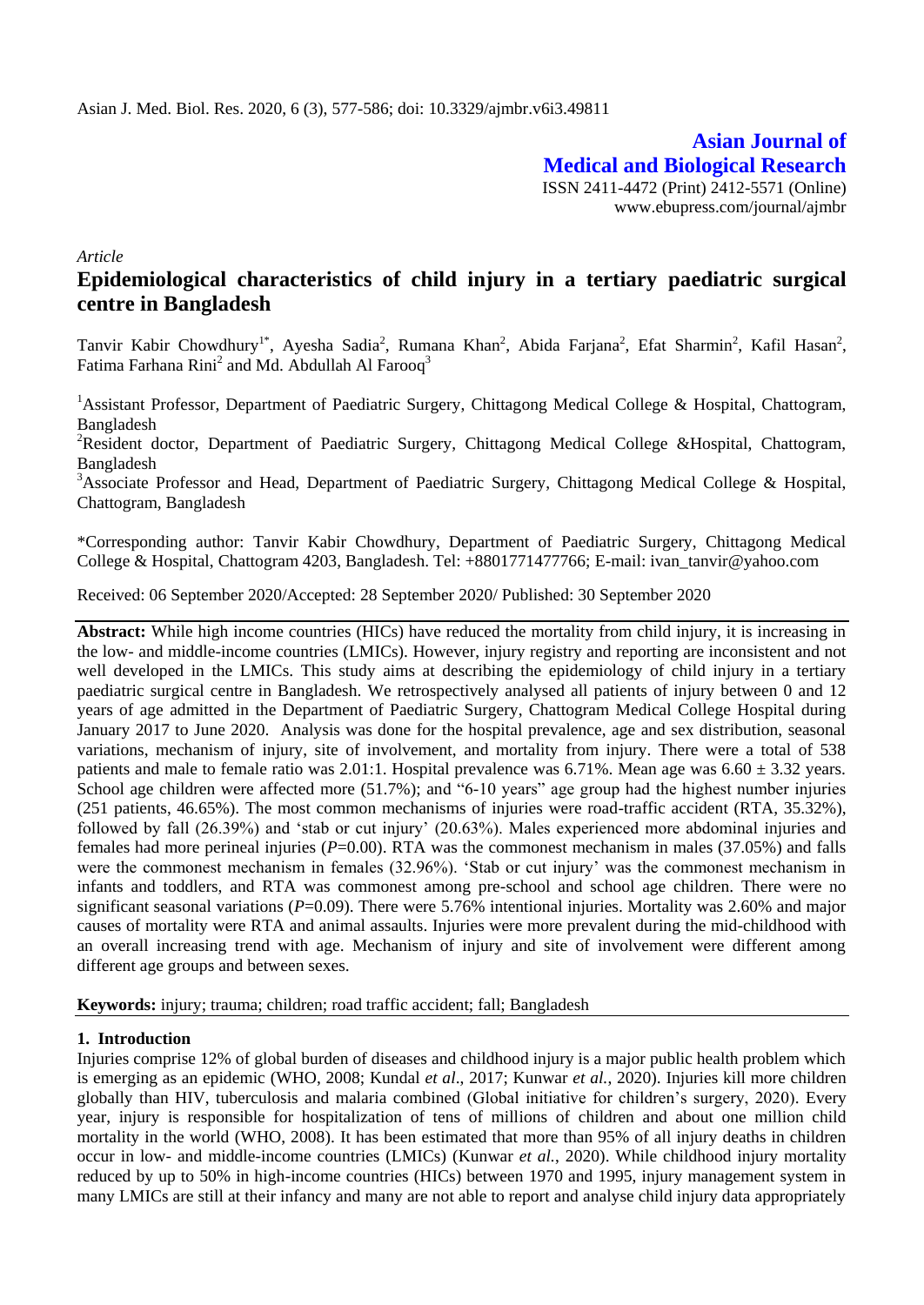(Babu *et al.*, 2015). The South and East Asian community surveys of injury reported that injury was responsible for 30% of deaths in 1–3-year-olds, 40% in 4-year- olds and 50-60% among those aged 5 to 17 years (Linnan *et al*., 2007). Consistent with the concept of child-injury pyramid, study conducted by UNICEF and the Alliance for Safe Children showed that, for each death there are 12 children admitted to hospital or permanently disabled and 34 children who needed medical care or missed school or work because of an injury (Linnan *et al*., 2007). Studies that described the epidemiology, prevalence, mode of injury, site of injury and outcome of paediatric trauma or injury in different countries have produced diverse results from region to region; and the characteristics varied greatly by age, gender, race and socioeconomic status. It means that prevention and management strategies should be different among countries.

Children (up to 18 years) comprise 49.5 % of total population of Bangladesh (Banu *et al.*, 2013). Bangladesh health and injury survey among 171,366 households, conducted in 2003, documented an overall child injury rate of 1,592 per 100,000 children per year; which means that about 2% children were injured significantly enough to require medical care, or lost at least three days of school or work in a year. More than 30,000 children were fatally injured in the year before the survey which is about 83 children per day, or three children per hour (Bangladesh health nad injury survey Report on children, 2004). Although the pattern of childhood mortality and morbidity is changing from infectious disease to non-communicable diseases and injuries, most of the child health programs are still focused on infectious and nutritional causes of child death (Chowdhury *et al.*, 2009). There have been some population-based studies on child injuries, which were mainly based on surveys or questionnaires; but hospital-based objective injury reporting is still scarce (Mashreky, 2012; Chowdhury *et al.*, 2008; Haque *et al.*, 2019). The aim of this study was to find out the hospital prevalence, mechanism and site of injury, seasonal differences, age and sex distribution of child injury and their relation with one other in a paediatric surgical centre of a tertiary government academic hospital in Bangladesh.

#### **2. Materials and Methods**

#### **2.1. Study Design and Setting**

This was a retrospective study carried out in the Department of Paediatric Surgery, Chattogram Medical College Hospital (CMCH), which is a tertiary academic hospital in Bangladesh. Chattogram (former Chittagong) is situated at the south-east part of the country and is the second largest city in the country. CMCH is the largest referral centre for paediatric surgical services for about one fifth of the population of the country (161.4 million). Children aged 12 years or less are admitted in our department. All children of this age range who were admitted with a diagnosis of any kind of injury between January 2017 and June 2020 (3.5 years) were included in this study. Patients with minor injury who were treated in the outpatient or emergency department but were not admitted in the in-patient department were excluded from the study. Patients with obvious head injuries, fractures, burns, and ophthalmic injuries are treated in the Neurosurgery, Orthopaedic surgery, Burn and Plastic Surgery and Ophthalmology departments, respectively. Thus, patients who were directly admitted in those wards were not included in the study. However, patients with above mention injuries who initially got admitted in our ward and were treated or subsequently referred to other wards, were included in the study. Patients with drowning or poisoning, and snake bite are admitted in the Paediatrics and dedicated snake bite ward, respectively and were not included (Dhaka Tribune, 2020). Foreign body ingestion by children was not also included (Chowdhury *et al.*, 2020). The general objective of the study was to gather epidemiological data on child injury in our institute; and the specific objectives were to find out the hospital prevalence, age and sex distribution, seasonal variations, mechanism of injury, site of involvement, and mortality from injury. Due to inconsistencies in the records, the time of the day when injury occurred and the circumstances of the injury could not be retrieved for all patients and were not analysed.

# **2.2. Data collection and analysis**

Hospital records of all patients with injury during the study period were retrieved into a predesigned proforma with emphasis on epidemiology. Age, sex, date of admission, mechanism of injury, site of injury (isolated or polytrauma), and mortality were recorded. A total of 565 patients with injury were admitted during the study period; however, in 25 patients, either the mechanism of injury or the site of injury was not documented and they were excluded from the study. There were also 2 patients with old wound in the fingers following electrocution, and they were also excluded. Thus, a total of 538 patients were included for final analysis. Prevalence was calculated from total monthly admissions of all patients retrieved from the patient registry. Two types of age group specific stratifications were done to compare our findings with other studies. Firstly, children were classified into infants (up to 1 year), toddlers (1-3 years), preschool (3-6 years) and school-age children (6- 12 years) (Paul *et al.*, 2018). Secondly, children were classified as less than 5 years (early childhood), 5-10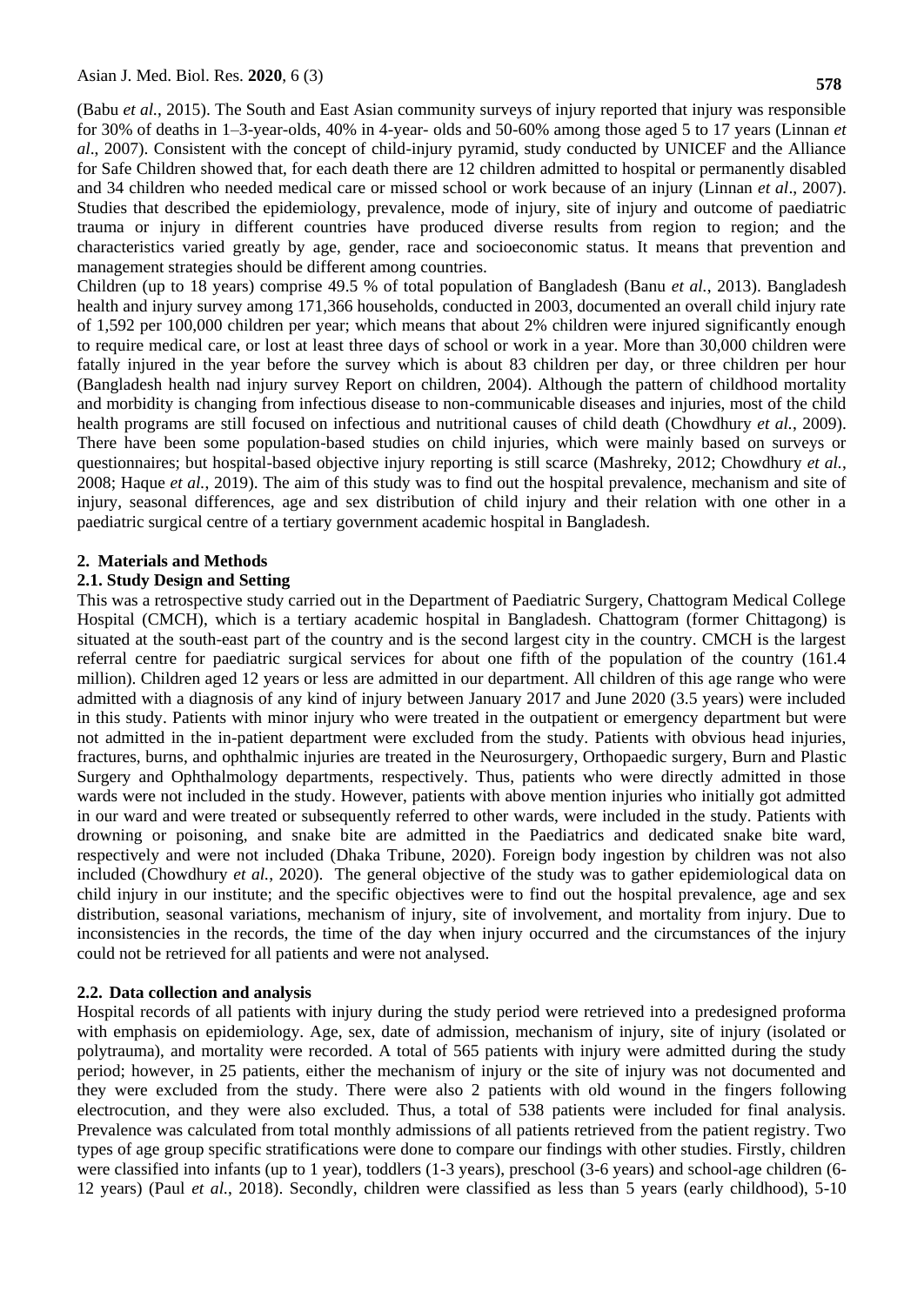years (mid childhood), and more than 10 years of age (late childhood). Date of admission was coded separately with name of month, and name of seasons. Seasonal variation was analysed according to both the Northern Meteorological Seasons and Bangladeshi seasons. Northern Meteorological Seasons are Winter (December to February), Spring (March to May), Summer (June to August) and Fall (September to November) (Bikos and Kher, 2020). There are six seasons in Bangladesh and these are Winter (mid-December to mid-February), Spring (mid-February to mid-April), Summer (mid-April to mid-June), Rainy Season (mid-June to mid-August), Autumn (mid-August to mid-October), and Late Autumn (mid-October to mid-December) (Banglapedia, 2014). Since the year 2020 is not complete yet and it is also influenced by COVID-19 pandemic, seasonal variations were calculated between 2017 and 2019 only, among a total of 474 patients.

Compiled data were coded in unique alphanumeric codes for each variable and subjected to statistical analysis using both Microsoft Excel 2019 and SPSS version 22; and cross checked to correct errors. Categorical variables were described as frequency and percentage and compared using Chi-square test. Continuous variables were expressed as mean or median  $\pm$  standard deviation and comparison was done by independent sample t test. P value < 0.05 was considered to be significant. Confidentiality was maintained using unique identifiers and by password protected data entry software with restricted users.

# **3. Results**

Among a total of 538 injury patients, 359 were male and 179 were female (ratio 2.01: 1). Child injury was 6.71% of all admissions (8017 patients, male: female=2.01:1). Age ranged from 0 day to 12 years (mean 6.60  $\pm$ 3.32; median 7). Male patients were elder than female patients (mean  $6.94 \pm 3.47$  vs  $5.93 \pm 2.90$ ; *P*=0.00). School age children suffered from injury more (51.7%); and "6-10 years" age group had the highest number of patients (251 patients, 46.65%). With 61 patients (11.34%), the 6th year of life represented the year of highest occurrence (Figure 1). Male to female ratio was 1.73:1 and 1.67:1 in "0-5 years" and "6-10 years" age groups, respectively. However, male to female ratio was exceedingly high in ">10 years" age group (6.33:1). This ratio was 2.00, 1.58, 1.48, and 2.61 among infants, toddlers, preschool and school aged children, respectively  $(P=0.03)$ .



**Figure 1. Frequency of injury at different ages and age groups.**

Road-traffic accident (RTA) was the most common mechanism of injury (35.32%), followed by fall (26.39%) and "stab or cut injury" (20.63%) (Table 1). Among the patients who had falls, 76 (53.52%) had high fall and 66 (46.48%) had low fall. Abdomen was the most common site of injury (196 patients), followed by perineum (112 patients) and limbs (69 patients). The most common mechanisms of abdominal injuries were also RTA  $(42.86\%)$ , fall  $(26.53\%)$  and 'stab or cut injury'  $(18.37\%)$ . On the other hand, fall  $(35.71\%)$  was the most common mechanism of perineal injury, followed by RTA (30.36%). Major causes of chest injuries were RTA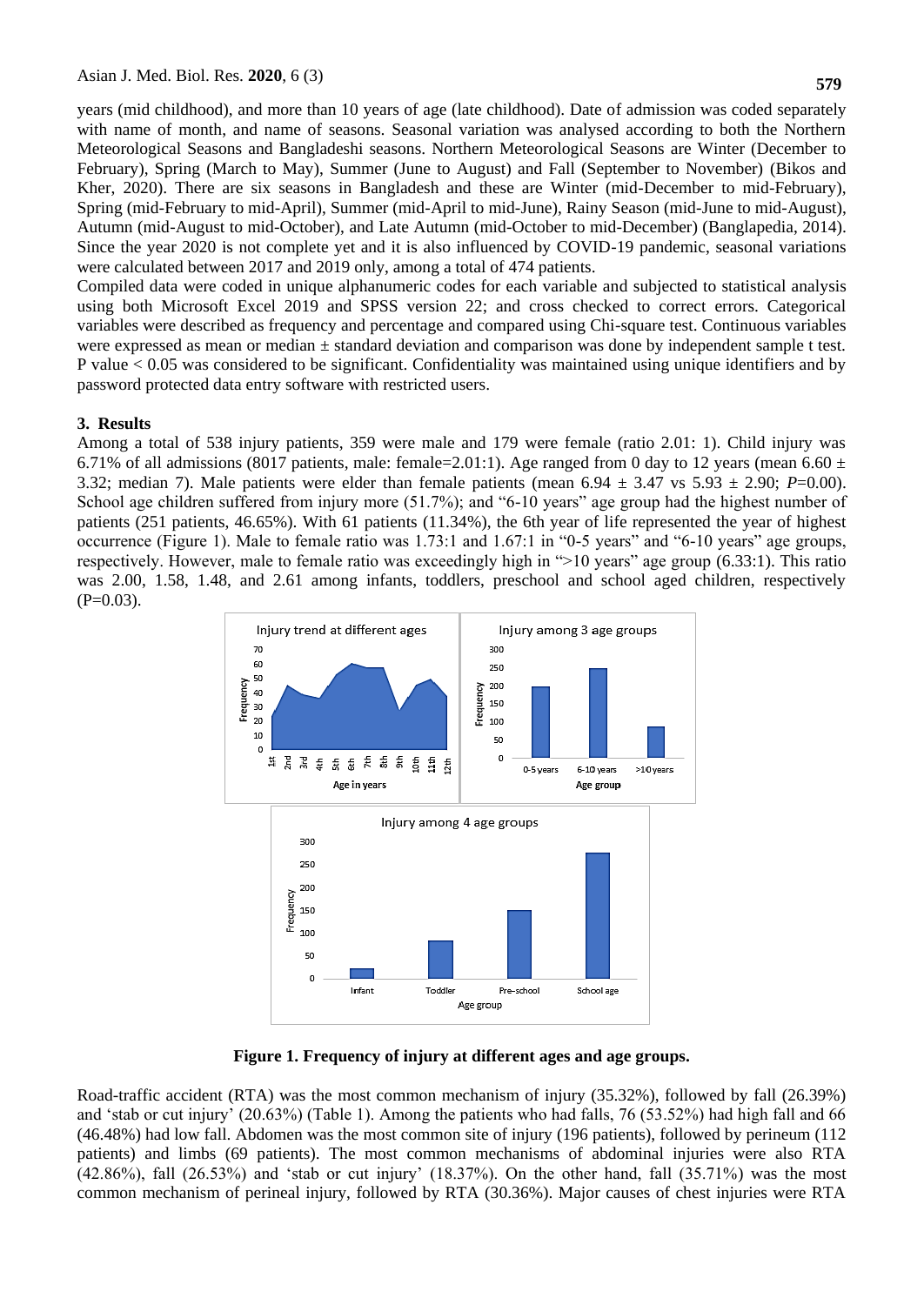and "stab or cut" (11% by both mechanisms). RTA was also the most common mechanism for limb injuries and injuries involving multiple sites. Among the other sites, "struck or hit by person or object" was the commonest cause of back injury (7 patients), and tongue bite and fall were the most common causes of "face or oral cavity injury" (10 patients by each mechanism). There were 31 (5.76) intentional injuries and 507 (94.24%) unintentional injuries. Among patients of 'hit by person', there were 5 cases of sexual assault and 26 cases of physical assault.

| <b>Mechanism</b>        | Abdomen        | $\mathcal{S}_{\bullet}$ | Perineum | $\mathcal{S}_{\bullet}$ | Limbs            | $\aleph$ | Multiple | $\%$  | Chest          | $\mathcal{S}_{\bullet}$ | <b>Other</b><br>sites | $\mathcal{S}_{\bullet}$ | Total | $\mathcal{E}$ |
|-------------------------|----------------|-------------------------|----------|-------------------------|------------------|----------|----------|-------|----------------|-------------------------|-----------------------|-------------------------|-------|---------------|
| <b>RTA</b>              | 84             | 42.86                   | 34       | 30.36                   | 24               | 34.78    | 30       | 50.00 | 11             | 32.35                   | 7                     | 10.45                   | 190   | 35.32         |
| Fall                    | 52             | 26.53                   | 40       | 35.71                   | 17               | 24.64    | 8        | 13.33 | 8              | 23.53                   | 17                    | 25.37                   | 142   | 26.39         |
| Stab or cut             | 36             | 18.37                   | 18       | 16.07                   | 17               | 24.64    | 12       | 20.00 | 11             | 32.35                   | 17                    | 25.37                   | 111   | 20.63         |
| <b>Struck or hit</b>    | 12             | 6.12                    | 8        | 7.14                    | 4                | 5.80     | 7        | 11.67 | $\overline{4}$ | 11.76                   | 13                    | 19.40                   | 48    | 8.92          |
| <b>Insect bite</b>      | 3              | 1.53                    | 7        | 6.25                    | 4                | 5.80     | 1        | 1.67  | $\Omega$       | 0.00                    | $\Omega$              | 0.00                    | 15    | 2.79          |
| <b>Animal bite</b>      | 5              | 2.55                    | 3        | 2.68                    | 3                | 4.35     | 2        | 3.33  | $\Omega$       | 0.00                    |                       | 1.49                    | 14    | 2.60          |
| <b>Tongue bite</b>      | $\overline{0}$ | 0.00                    | $\Omega$ | 0.00                    | $\Omega$         | 0.00     | $\theta$ | 0.00  | $\Omega$       | 0.00                    | 10                    | 14.93                   | 10    | 1.86          |
| <b>Birth injury</b>     | $\overline{0}$ | 0.00                    | 2        | 1.79                    | $\boldsymbol{0}$ | 0.00     | $\Omega$ | 0.00  | $\Omega$       | 0.00                    | 2                     | 2.99                    | 4     | 0.74          |
| <b>Gunshot or blast</b> | $\overline{4}$ | 2.04                    | $\Omega$ | 0.00                    | $\Omega$         | 0.00     | $\Omega$ | 0.00  | $\Omega$       | 0.00                    | $\Omega$              | 0.00                    | 4     | 0.74          |
| <b>Total</b>            | 196            | <b>100</b>              | 112      | 100                     | 69               | 100      | 60       | 100   | 34             | 100                     | 67                    | 100                     | 538   | 100           |

**Table 1. Relation of site of injury with mechanism of injury.** 

RTA was the most common mechanism of injury in males (133 patients, 37.05%). On the other hand, fall was the most common mechanism in females (59 patients, 32.96%). However, males suffered more with high level falls than females (47 vs 29); and both had same number of same level falls (33 in each sex). Leech bite was more common in females (10 vs 1), as was tongue bite (7 vs 3). Figure 2 depicts the sex distribution of mechanism of injury. Abdominal injury (42.06%) occurred significantly more commonly in males while perineal injury (28.49%) occurred significantly more in females (P=0.00). Although fewer in number, the proportion of injuries to lower limbs, "face or oral cavity" and chest were relatively more in females than males (Table 2).



**Figure 2. Differences in mechanism of injury between sexes.**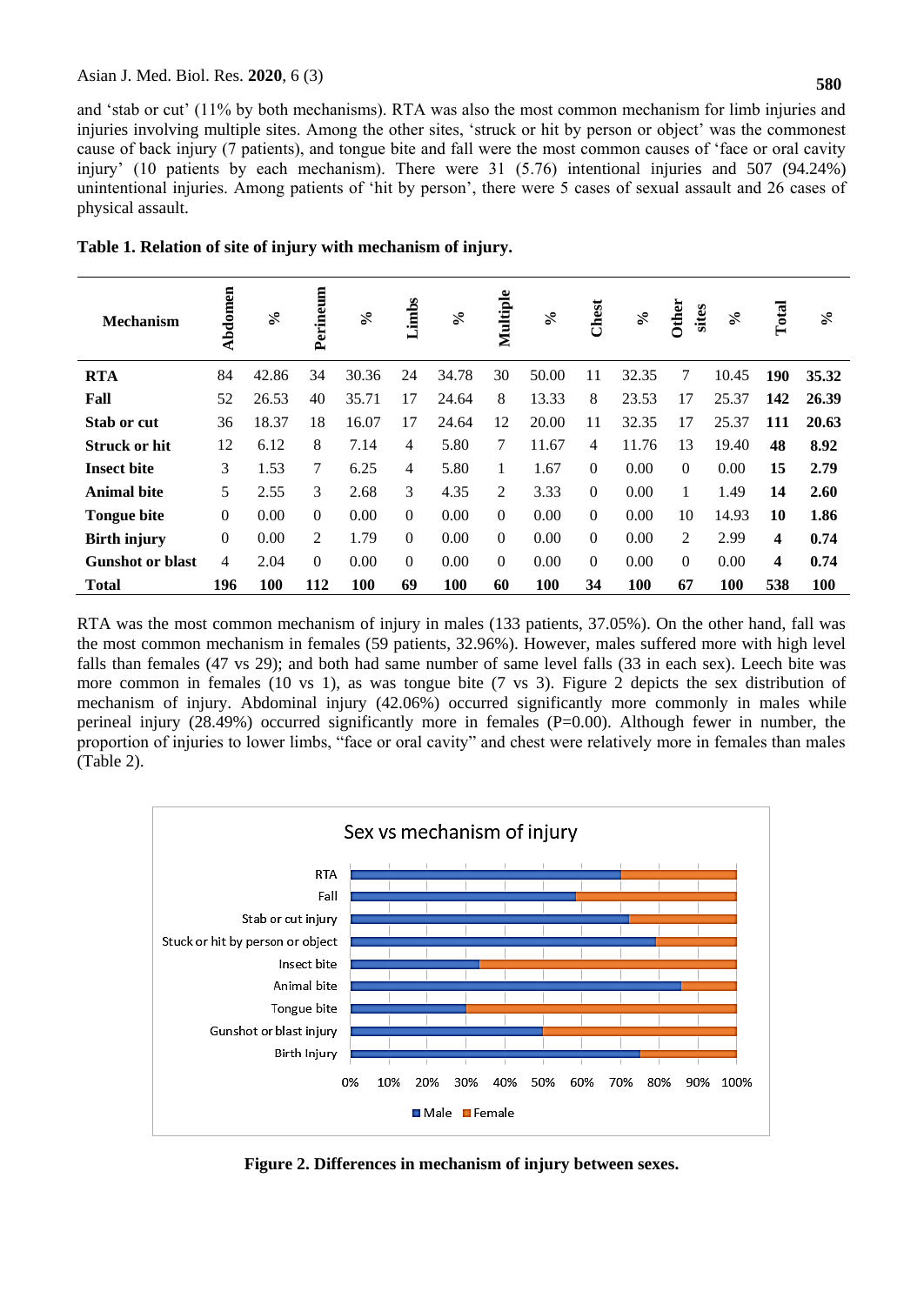**Table 2. Differences in site of injuries between sexes.**

| Site of injury      | <b>Male</b> | $\%$    | Female | $\frac{6}{10}$ | <b>Total</b> | $\%$     |
|---------------------|-------------|---------|--------|----------------|--------------|----------|
| Abdomen             | 151         | 42.06%  | 45     | 25.14%         | 196          | 36.43%   |
| Perineum            | 61          | 16.99%  | 51     | 28.49%         | 112          | 20.82%   |
| Multiple            | 40          | 11.14%  | 20     | 11.17%         | 60           | 11.15%   |
| Lower limb          | 31          | 8.64%   | 19     | 10.61%         | 50           | $9.29\%$ |
| Face or oral cavity | 19          | 5.29%   | 17     | 9.50%          | 36           | $6.69\%$ |
| Chest               | 21          | 5.85%   | 13     | 7.26%          | 34           | $6.32\%$ |
| Upper limb          | 13          | 3.62%   | 6      | 3.35%          | 19           | $3.53\%$ |
| Back                | 12          | 3.34%   | 4      | 2.23%          | 16           | $2.97\%$ |
| Head or neck        | 11          | 3.06%   | 4      | 2.23%          | 15           | $2.79\%$ |
| <b>Total</b>        | 359         | 100.00% | 179    | 100.00%        | 538          | 100.00%  |

'Stab or cut injury'  $(6/24)$  was the most common mechanism of injury among infants, followed by falls  $(4/24)$ (Figure 3). Toddlers also suffered more from "stab or cut injury" (29/85), followed by RTAs (25/85). Among both preschool and school age children, RTA was the commonest mechanism of injury (72/151 and 90/278, respectively), followed by falls (38/151 and 83/278, respectively). However, RTA was the commonest mechanism of injury among all the '0-5 years', 6-10 years' and '>10 years' age groups (72/199, 94/251, and 24/88, respectively). Nevertheless, "stab or cut injury" was the second most common mechanism of injury among "0-5 years" old (49/199). Fall was the second most common mechanism of injury in both "6-10 years" and '>10 years' age groups (78/251 and 23/88, respectively).



**Figure 3. Mechanism of injury among different age groups. (infants, n=24; toddler, n= 85; pre-school, n=151; school age, n=278).**

Both the numbers of injured patients and their relative percentage among total admitted patients were more during the summer of the northern meteorological seasons. However, this was not statistically significant (P=0.09). On the other hand, among the Bangladeshi seasons, there were more patients during rainy season and during the months of July and August (Figure 4). However, this was not also significant ( $P=0.06$ ).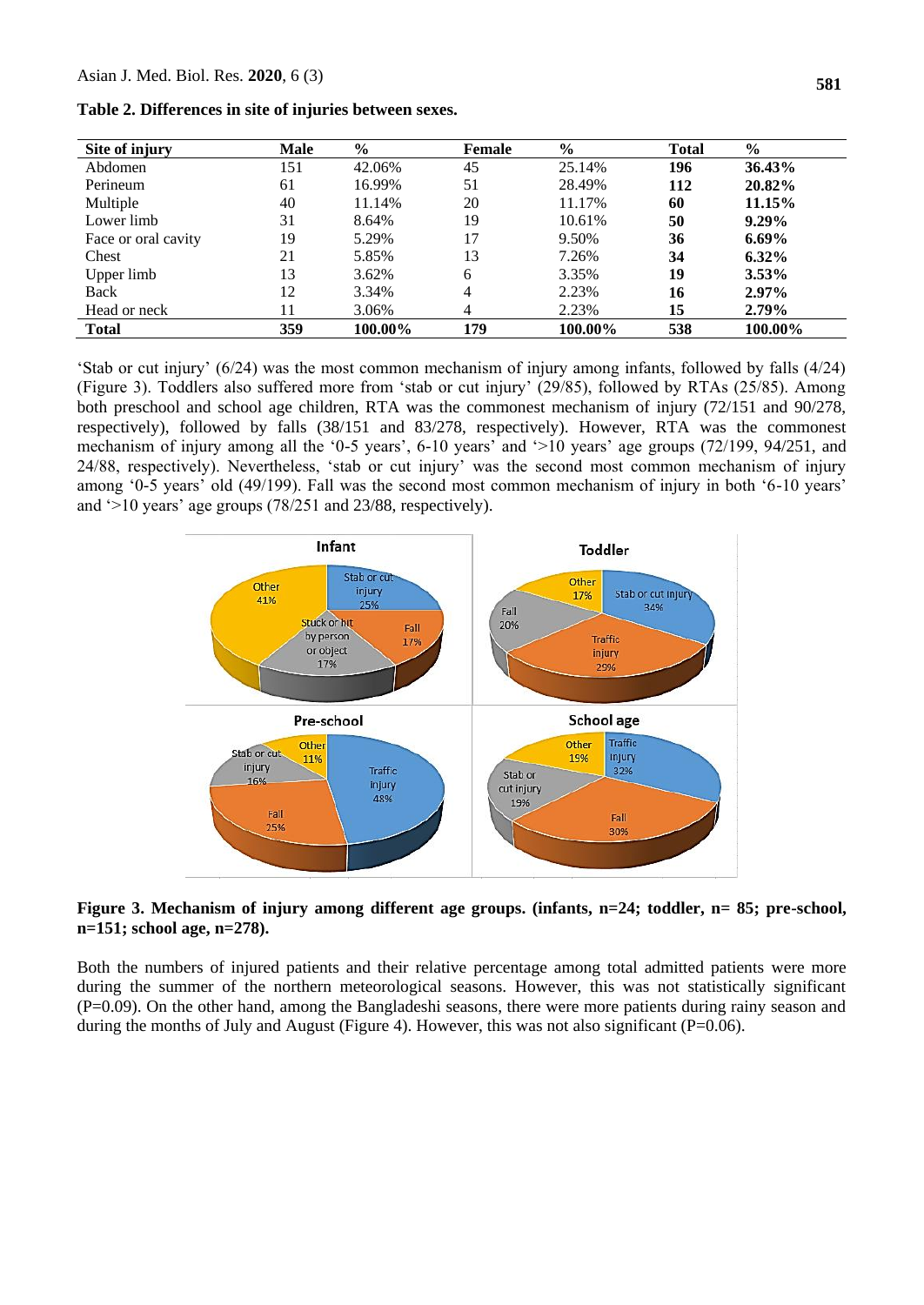

**Figure 4. Seasonal variations of injury occurrences (analysis between 2017 and 2019, n= 474).**

Fourteen patients died from injury during the study period, which was 2.60% of all admitted injury patients and 3.59% of mortalities from all diseases (390 patients). The overall mortality from all causes in this department was 4.86% of admitted patients (390 mortalities from 8017 admissions). Among the mortalities, 12 were male and 2 were female. Hospital stay ranged from 0-12 days (mean 2.36%) for the patients who died in hospital. Among them, 10 patients (71.43%) died within 24 hours of admission. Median age of mortality was 9 years and all patients, except one infant, were more than 5 years old. RTA and animal assault were the most common mechanisms of injury leading to death (Figure 5). Abdominal injury was the most common site (8), followed by polytrauma (5) and limb (1).



**Figure 5. Mechanism of injury in patients who died from their injuries.**

#### **4. Discussion**

Due to their high curiosity, less knowledge about surrounding dangers, and anatomical variations from adult; children usually experience at least one event of injury in their childhood (Paul *et al.*, 2018). The amount of injuries which need hospital care are also not negligible. There are also injuries which cause life-long disabilities and deaths. This study offers a comprehensive description of childhood injuries in a paediatric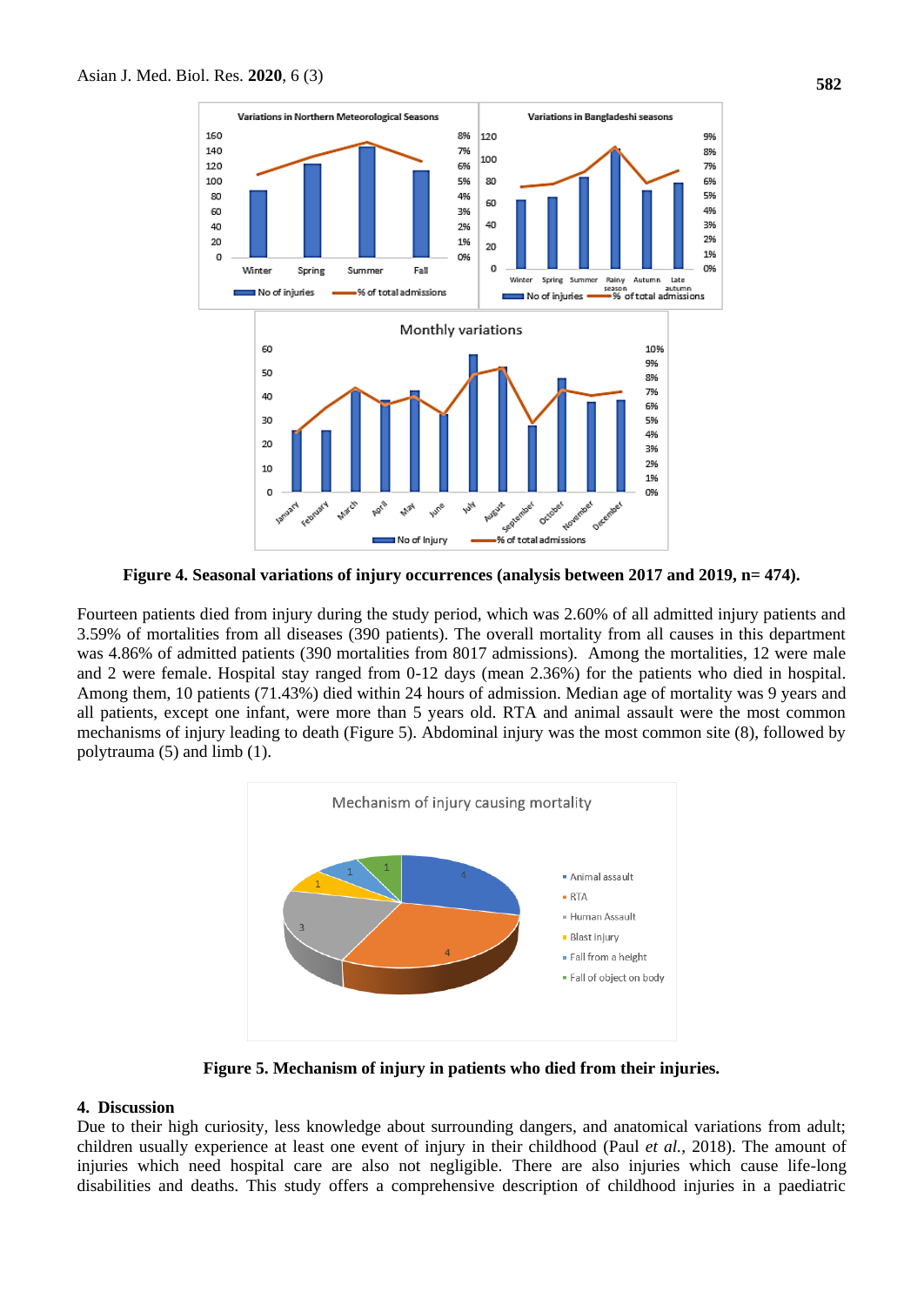surgical centre and shows that the mechanism and site of injuries vary among ages and between sexes. The prevalence of child injury in this department was 6.71%. Studies from various parts of India, our neighbouring country, showed prevalent rates from 5.5% to 19.2% (Paul *et al.*, 2018). The trauma patterns and sites also varied greatly among studies. These differences are probably due to the nature and level of the hospitals; types of service deliveries by different departments such as, emergency, orthopaedic, and neurosurgical departments; different cut of ages such as <12, <15, <18 and <20 years; and the referral patterns. We used a cut of age of 12 years and our department provides general paediatric surgical services including paediatric casualty, neonatal surgery, and paediatric urology. That is why, head injury and limb fractures, two common injuries among some studies, were underrepresented in our study; and burns, drowning and snake bites were not represented at all. An earlier survey from our institute reported that injury among 0-15 years old represented 11.67% of all injury admissions in the adult Casualty, Orthopaedics, Neurology, Medicine, Psychiatry, and Burn and plastic surgery departments (Nourin *et al*., 2019). Which means that the interpretation of the results from this study will be different from community-based studies and studies from other departments.

Almost all studies described a male preponderance to injury and this study was not different. However, this sex difference was not significantly more than the sex ratio for all admissions in our department. The reasons behind a higher male preponderance were suggested to be more outdoor physical activities and riding of vehicles by boys. Boys also have higher activity level, become involved in more risk-taking activities, and behave more impulsively. Their socialization is different from girls and they are more likely to be allowed to roam further and play alone (WHO, 2008). The commonest cause of injury and the commonest site involved were different between males and females in this study which showed that males were more victims of RTAs and abdominal injuries, while females experienced more falls and perineal injuries. This sex difference for mechanism of injury was consistent with study from Kundal *et al.;* however in their study, polytrauma was the commonest followed by abdominal injuries (Kundal *et al*., 2017).

RTA was the most common mechanism of injury in this study, followed by falls and "stab or cut injury". A community based survey in Bangladesh showed that falls were the commonest mechanism of injury in children less than 18 years, followed by burns and "injury by sharp cutting object or cut injury"(Chowdhury *et al.*, 2009). Their study also found that child pedestrians were the main victims of RTAs (Chowdhury *et al.*, 2009). We also observed a much higher trends of "pedestrian hit by vehicles" in our study during data collection, however, due to incomplete recording of the exact nature of injury in many patients, we could not analyse this in details. An international study on epidemiology of paediatric trauma reported RTA, fall and interpersonal violence to be the commonest mechanisms of injuries; however they found that RTAs and falls were significantly more in LMICS and HICs, respectively (Bradshaw *et al.*, 2018). Data from 103 German trauma centres also revealed that most common causes of injury in children were traffic related accidents, followed by falls (Buschmann *et al.*, 2008). Study from 1511 Australian children also showed that motor vehicle collisions were the commonest cause of injury, followed by "struck by/ collisions with an object or person" (Beck *et al.*, 2018). On the other hand, a study from Varanasi, in one of the largest trauma centres in India, reported falls to be the commonest cause of injury among children (Kunwar *et al.*, 2020). Another study from a tertiary centre in Madhya Pradesh, India also reported that falls were the most common mechanism among 791children (Sharma *et al.*, 2011). A study in Nigeria surveyed among caregivers in 3 hospitals and found that kerosene poisoning was the commonest domestic mechanism of injury followed by falls (Abubakar *et al.*, 2018). Falls were also reported to be the most common cause of injury in various studies from Uganda, Saudi Arabia and India (Babu *et al.*, 2015). The community based survey in Bangladesh showed that fall was the 4th leading cause of morbidity after infancy among children (Chowdhury *et al.*, 2009). Evidence from Canada suggested that implementation of effective prevention strategies can reduce 20% falls among less than 10- years-old children and can create a net savings of over US\$ 120 million each year (WHO, 2008). Studies have suggested that safe play areas and furniture, safe construction and improved supervision are important factors in reducing fall related injuries (Babu *et al.*, 2015). WHO suggested that prevention strategies should include education, training, research, creation of safer environments, and establishment of effective policies to reduce risk (WHO, 2018b). Animal bite is also an important cause of injury worldwide and dog bites causes tens of millions of injuries annually accounting for 76-94% of all animal bites. Children comprise the largest percentage and mid to late childhood is the most vulnerable period (WHO, 2018a). Monkey bite is also not very uncommon in Indian subcontinent. In our study animals involved in child injury were dog, bull, monkey and elephant. Although snake bite was not included in this study, earlier report from Bangladesh showed that 33% of snake bites occurred among children and young adults less than 20 years old (Rahman *et al.*, 2010).

Abdominal injury occurred most commonly in our children. However, we excluded patients who were admitted directly in the neurosurgery and orthopaedic departments. Data from the German and the Australian cohort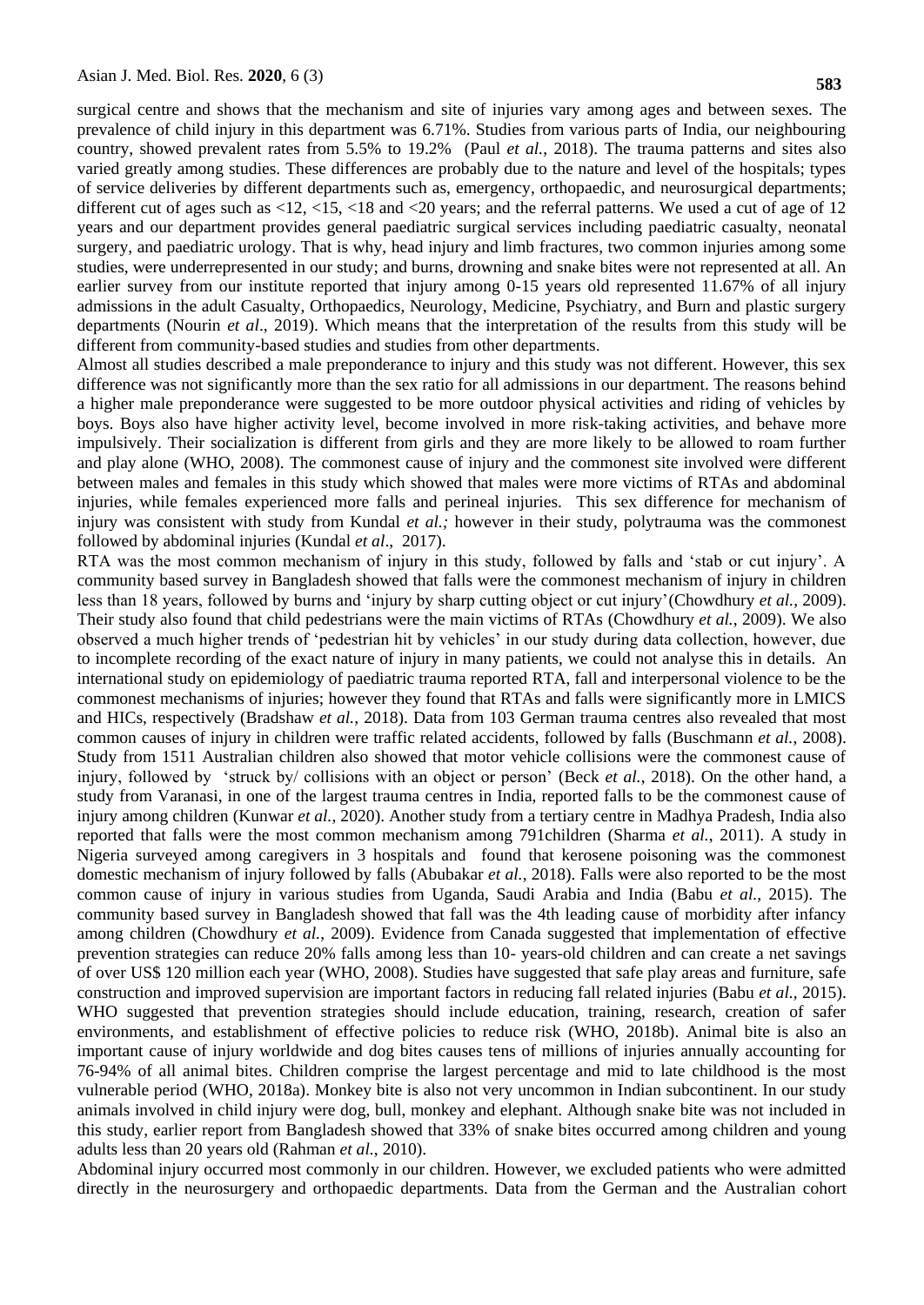showed that head injuries were most common among children (Buschmann *et al.*, 2008; Beck *et al.*, 2018). Data from the "Trauma Audit and Research Network" in UK showed that limb injuries were commonest among 24,218 paediatric trauma cases (Bayreuther *et al.*, 2009). Musculoskeletal injuries were also the commonest in the report from Varanasi and Madhya Pradesh (Sharma *et al.*, 2011; Kunwar *et al.*, 2020). Buschmann *et al.* found that limb injuries in children increased with age which might be due to the bony structure in children with thick periosteum and elastic matrix that requires a higher impact to cause fractures, a better ratio of soft parts to bone, and a smaller limb surface in relation to the body surface (Buschmann *et al.*, 2008). The activity and mobility of the child also increases with age. Similarly, the elasticity of the immature chest due to more cartilage content and incomplete ossification of the ribs are also protective against severe thoracic injuries in children (Buschmann *et al.*, 2008). It has also been suggested that the incidence of life threatening multiple injuries is not common in children, however, these were a major cause of mortality in children older than 1 year in Germany (Buschmann *et al.*, 2008).

The mean age of 6.6 years in this study is similar to data from other South East Asian countries (Paul *et al.*, 2018). In the international study, the mean age was 7 years (Bradshaw *et al.*, 2018). The percentage of injuries among different age groups were also nearly similar to most of the studies (Paul *et al.*, 2018). Consistent with the WHO report on child injury, the number of injuries and the gender gap for injuries increased with age (WHO, 2008). "Stab or cut injury" was the commonest mechanism of injury in infants and toddlers in our study, while a study from emergency department of a tertiary hospital in South India reported falls to be commonest among them (Paul *et al.*, 2018). Data from Japanese trauma registry showed that falls were the commonest mechanism in infants and toddlers, and RTAs were commonest among older children (Aoki *et al.*, 2019). A study from a level-1 trauma centre in New Delhi, India, reported that falls had an incremental upward trend with age, while the South Indian study showed a decreasing trend (Babu *et al.*, 2015; Paul *et al.*, 2018). Seasonal variation of different types of injuries in this study was not significant. However, more injuries were found in the months of July and August, which was described as Summer in the Northern Meteorological Seasons and Rainy Season in Bangladeshi Seasons. Earlier, a study from adult trauma cases in the USA described significant seasonal variations of mechanism of injury and reported that falls were significantly more during winter and RTAs were more during fall and winter than spring (Nahmias *et al.*, 2017). The South Indian study reported that majority of injuries in children occurred during the most active part of the day (6 am–5 pm) and about half of their patients presented during the afternoon shift (3 pm–10 pm) (Paul *et al.*, 2018). Another study from a rural background of Central India reported that most of the paediatric trauma occurred between 12 noon to 4 pm which corresponded to the school leaving time when the children were in a hurry to go back home (Sharma *et al.*, 2016). However, we could not analyse these because of lack of proper recording of time of injury. We also could not analyse the place of injury such as, school, home, roads, play ground or other places.

The mortality rate in our injury patients was 2.60%; RTA and animal assaults being the major causes of death. This is better than many other reports (Kundal *et al*., 2017; Aoki *et al.*, 2019). Most deaths occurred in more than 5 years old children, while many other studies reported more mortalities among younger age groups (Sharma *et al.*, 2011). According to WHO, RTAs alone are the leading cause death among 5–19-year olds and the second leading cause of death among 5–14-year-olds (WHO, 2008). Every year, 1.35 million people die from road traffic crashes in the world and 20-50 million people suffer non-fatal injuries. WHO recognizes the third Sunday of November as 'the World Day of Remembrance for Road Traffic Victims'. Falls are also an important cause of death worldwide, being the 12th leading cause of death among 5-9- and 15-19-years old children. More than 80% of falls among all ages occur in LMICs, with the Western Pacific and the South East Asian regions accounting for about 60% of these deaths (WHO, 2008). Globally RTAs, drowning, burns, falls and poisoning comprise 60% of all child injury deaths (WHO, 2008). However, HICS have reduced the child mortality from injury by implementing advanced trauma evaluation and care (Buschmann *et al.*, 2008; Bayreuther *et al.*, 2009; Bradshaw *et al.*, 2018; Aoki *et al.*, 2019). On the other hand, mortality from child injury in the LMICs is increasing (Chowdhury *et al.*, 2009). The LMICs should increase their effort in combatting the childhood injury morbidity and mortality.

This study has several limitations. Since this was a hospital-based study, it could not find the actual prevalence of trauma in children. It is known that in the LMICs, a large number of injury victims do not attend hospital for treatment (Chowdhury *et al.*, 2009). Moreover, it was a tertiary centre where majority of the patients are referred from local centres. So, the community pattern of trauma might be different from our finding. We also could not describe the children who were admitted directly into other departments. This was also a retrospective study and we could not analyse many related factors due to incomplete data recording. In spite of these limitations, this study identified specific groups of children who are at greater risk of experiencing certain types of injuries. It also described the trauma pattern in one of the largest paediatric surgical referral centres in a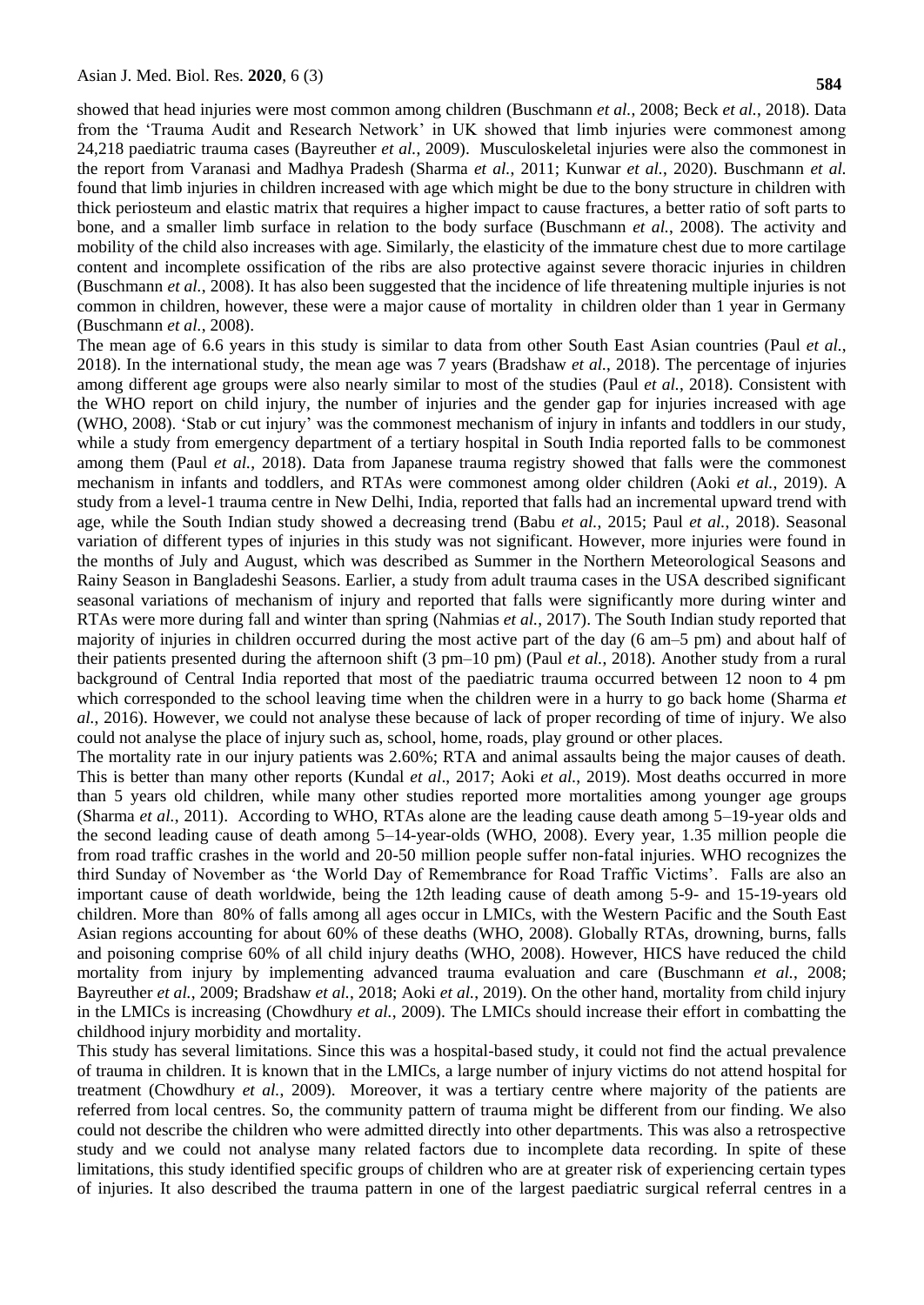LMIC and envisaged the need for proper trauma registry and reporting in these countries for proper planning for the prevention and treatment of child injuries.

#### **5. Conclusions**

This study gives an idea about the epidemiology of child injury in this region. The hospital prevalence was 6.71%. School aged children, especially the 6-10 years old, had more injuries. RTA was the commonest mechanism of injury in males and falls occurred more in females. Abdominal injury occurred more in males and females suffered more from perineal injuries. Seasonal variations did not have a major impact on the number or mechanism of injury. Mortality was 2.60% and RTA and animal assaults were major causes of mortality.

# **Conflict of interest**

None to declare.

# **References**

- Abubakar S, [A Ahmed,](http://www.smjonline.org/searchresult.asp?search=&author=Abdulazeez+Ahmed&journal=Y&but_search=Search&entries=10&pg=1&s=0) [Z Farouk,](http://www.smjonline.org/searchresult.asp?search=&author=Zubaida+Farouk&journal=Y&but_search=Search&entries=10&pg=1&s=0) [M Gadanya](http://www.smjonline.org/searchresult.asp?search=&author=Mukhtar+Gadanya&journal=Y&but_search=Search&entries=10&pg=1&s=0) and [ML Jimoh,](http://www.smjonline.org/searchresult.asp?search=&author=Mustapha+Lawal+Jimoh&journal=Y&but_search=Search&entries=10&pg=1&s=0) 2018. Prevalence and pattern of unintentional domestic accidents and trauma amongst children attending public hospitals in Kano, Nigeria. Sahel Med. J.,  $21: 6-12.$
- Aoki M, T Abe, D Saitoh and K Oshima, 2019. Epidemiology, Patterns of treatment, and Mortality of Pediatric Trauma Patients in Japan. Sci. Rep., 9: 917.
- Babu A, A Rattan, P Ranjan, M Singhal, A Gupta, S Kumar, B Mishra and S Sagar, 2015. Are falls more common than road traffic accidents in pediatric trauma? Experience from a Level 1 trauma centre in New Delhi, India. Chin. J. Traumatol., 19: 75–78.
- Bangladesh health and injury survey Report on children, 2004. Available at: https://www.sharenetbangladesh.org/bangladesh-health-injury-survey-report-children/, Accessed: 13 September 2020.
- Banglapedia, 2014. Season Banglapedia: National Encyclopedia of Bangladesh. Available at: http://en.banglapedia.org/index.php?title=Season, Accessed: 10 September 2020.
- Banu T, TK Chowdhury, M Kabir, R Talukder and K Lakhoo, 2013. Bringing surgery to rural children: Chittagong, Bangladesh experience. World J. Surg., 37: 730–736.
- Bayreuther J, S Wagener, M Woodford, A Edwards, F Lecky, O Bouamra and E Dykes, 2009. Paediatric trauma: injury pattern and mortality in the UK. Arch. Dis. Child. Educ. Pract. Ed., 94: 37–41.
- Beck B, W Teague, P Cameron and BJ Gabbe, 2018. Causes and characteristics of injury in paediatric major trauma and trends over time. Arch. Dis. Child., 104: 256-261.
- Bikos K and A Kher, 2020. Seasons: Meteorological and Astronomical. Available at: https://www.timeanddate.com/calendar/aboutseasons.html, Accessed: 10 September 2020.
- Bradshaw CJ, [AS Bandi,](https://pubmed.ncbi.nlm.nih.gov/?term=Bandi+AS&cauthor_id=29282513) [Z Muktar,](https://pubmed.ncbi.nlm.nih.gov/?term=Muktar+Z&cauthor_id=29282513) [MA Hasan,](https://pubmed.ncbi.nlm.nih.gov/?term=Hasan+MA&cauthor_id=29282513) [TK Chowdhury](https://pubmed.ncbi.nlm.nih.gov/?term=Chowdhury+TK&cauthor_id=29282513) , [T Banu,](https://pubmed.ncbi.nlm.nih.gov/?term=Banu+T&cauthor_id=29282513) [M Hailemariam](https://pubmed.ncbi.nlm.nih.gov/?term=Hailemariam+M&cauthor_id=29282513) , [F Ngu,](https://pubmed.ncbi.nlm.nih.gov/?term=Ngu+F&cauthor_id=29282513) [D](https://pubmed.ncbi.nlm.nih.gov/?term=Croaker+D&cauthor_id=29282513)  [Croaker,](https://pubmed.ncbi.nlm.nih.gov/?term=Croaker+D&cauthor_id=29282513) [R Bankolé](https://pubmed.ncbi.nlm.nih.gov/?term=Bankol%C3%A9+R&cauthor_id=29282513) , [T Sholadoye,](https://pubmed.ncbi.nlm.nih.gov/?term=Sholadoye+T&cauthor_id=29282513) [O Olaomi,](https://pubmed.ncbi.nlm.nih.gov/?term=Olaomi+O&cauthor_id=29282513) [E Ameh,](https://pubmed.ncbi.nlm.nih.gov/?term=Ameh+E&cauthor_id=29282513) [AD Cesare,](https://pubmed.ncbi.nlm.nih.gov/?term=Di+Cesare+A&cauthor_id=29282513) [E Leva,](https://pubmed.ncbi.nlm.nih.gov/?term=Leva+E&cauthor_id=29282513) [Y Ringo,](https://pubmed.ncbi.nlm.nih.gov/?term=Ringo+Y&cauthor_id=29282513) [L Abdur-Rahman,](https://pubmed.ncbi.nlm.nih.gov/?term=Abdur-Rahman+L&cauthor_id=29282513) [R](https://pubmed.ncbi.nlm.nih.gov/?term=Salama+R&cauthor_id=29282513)  [Salama,](https://pubmed.ncbi.nlm.nih.gov/?term=Salama+R&cauthor_id=29282513) [E Elhalaby,](https://pubmed.ncbi.nlm.nih.gov/?term=Elhalaby+E&cauthor_id=29282513) [H Perera,](https://pubmed.ncbi.nlm.nih.gov/?term=Perera+H&cauthor_id=29282513) [C Parsons,](https://pubmed.ncbi.nlm.nih.gov/?term=Parsons+C&cauthor_id=29282513) [S Cleeve,](https://pubmed.ncbi.nlm.nih.gov/?term=Cleeve+S&cauthor_id=29282513) [A Numanoglu,](https://pubmed.ncbi.nlm.nih.gov/?term=Numanoglu+A&cauthor_id=29282513) [SV As,](https://pubmed.ncbi.nlm.nih.gov/?term=Van+As+S&cauthor_id=29282513) [S Sharma](https://pubmed.ncbi.nlm.nih.gov/?term=Sharma+S&cauthor_id=29282513) and [K Lakhoo,](https://pubmed.ncbi.nlm.nih.gov/?term=Lakhoo+K&cauthor_id=29282513) 2018. International study of the epidemiology of paediatric trauma: PAPSA research study. World J. Surgery, 42: 1885–1894.
- Buschmann C, CA Kühne, C Lösch, D Nast-Kolb and S Ruchholtz, 2008. Major trauma with multiple injuries in german children: a retrospective review. J. Pediatr. Orthop., 28: 1–5.
- Chowdhury SM, A Rahman, SR Mashreky, S Giashuddin, L Svanström, LG Hörte, M Linnan, S Shafinaz, IJ Uhaa, and AKMF Rahman, 2008. Childhood fall: epidemiologic findings from a population-based survey in Bangladesh. Int. J. Disabil. Hum. Dev., 7: 81–87.
- Chowdhury SM, [A Rahman,](https://pubmed.ncbi.nlm.nih.gov/?term=Rahman+A&cauthor_id=20052265) [S R Mashreky,](https://pubmed.ncbi.nlm.nih.gov/?term=Mashreky+SR&cauthor_id=20052265) [S M Giashuddin,](https://pubmed.ncbi.nlm.nih.gov/?term=Giashuddin+SM&cauthor_id=20052265) [L Svanström,](https://pubmed.ncbi.nlm.nih.gov/?term=Svanstr%C3%B6m+L&cauthor_id=20052265) [L G Hörte](https://pubmed.ncbi.nlm.nih.gov/?term=H%C3%B6rte+LG&cauthor_id=20052265) and [F Rahman,](https://pubmed.ncbi.nlm.nih.gov/?term=Rahman+F&cauthor_id=20052265) 2009. The horizon of unintentional injuries among children in low-income setting: an overview from Bangladesh health and injury survey. J. Environ. Public Health, 2009:435403.
- Chowdhury TK, D Sadab, MM Sajid and MAA Farooq, 2020. Foreign body ingestion by children: an analysis of age and types at a tertiary hospital in Bangladesh. Asian J. Med. Biol. Res., 6: 299–304.
- Dhaka Tribune, 2020. Bangladesh to produce snake antivenom locally. Dhaka. Available at: https://www.dhakatribune.com/bangladesh/nation/2020/01/20/bangladesh-to-produce-snake-antivenomlocally, Accessed: 17 September 2020.
- Global initiative for children"s surgery, 2020. Available at: https://www.globalchildrenssurgery.org/, Accessed: 14 September 2020.